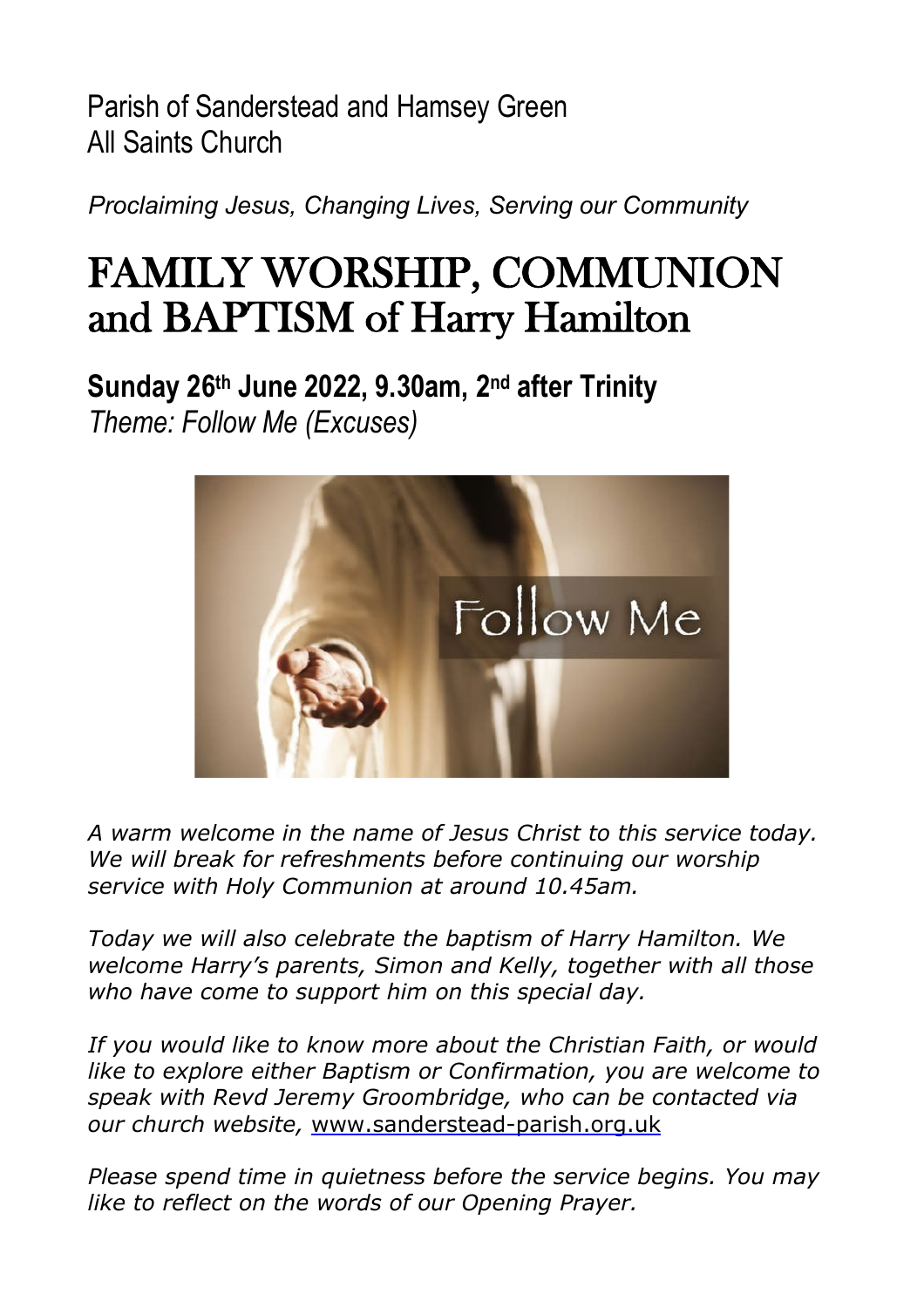**Father, we place into your hands the thoughts, worries and concerns that we have this morning.** 

**Father, we want to hear your voice, we want to sing your praise and, in your name, rejoice.**

**Father, we want to walk with you and in your presence rest, because we know that we can always trust you.** 

**Amen**

# *OPENING SONG*

# **I WILL OFFER UP MY LIFE IN SPIRIT AND TRUTH,**

Pouring out the oil of love as my worship to you. In surrender I must give my every part, Lord, receive the sacrifice of a broken heart.

*Jesus, what can I give, what can I bring To so faithful a Friend, to so loving a King? Saviour, what can be said, what can be sung as a praise of your name for the things you have done? Oh, my words could not tell, not even in part, Of the debt of love that is owed by this thankful heart*.

You deserve my every breath for you've paid the great cost Giving up your life to death even death on a cross You took all my shame away, there defeated my sin Opened up the gates of heaven and have beckoned me in.

Matt Redman

*WE SAY SORRY TO GOD*

Lord Jesus Christ, we are sorry that we disappoint you when we make poor choices. We are sorry that we let you down time after time.

# **Christ have mercy**

When we hurt those who hurt us, rather than show them kindness, Lord, forgive us.

# **Christ have mercy**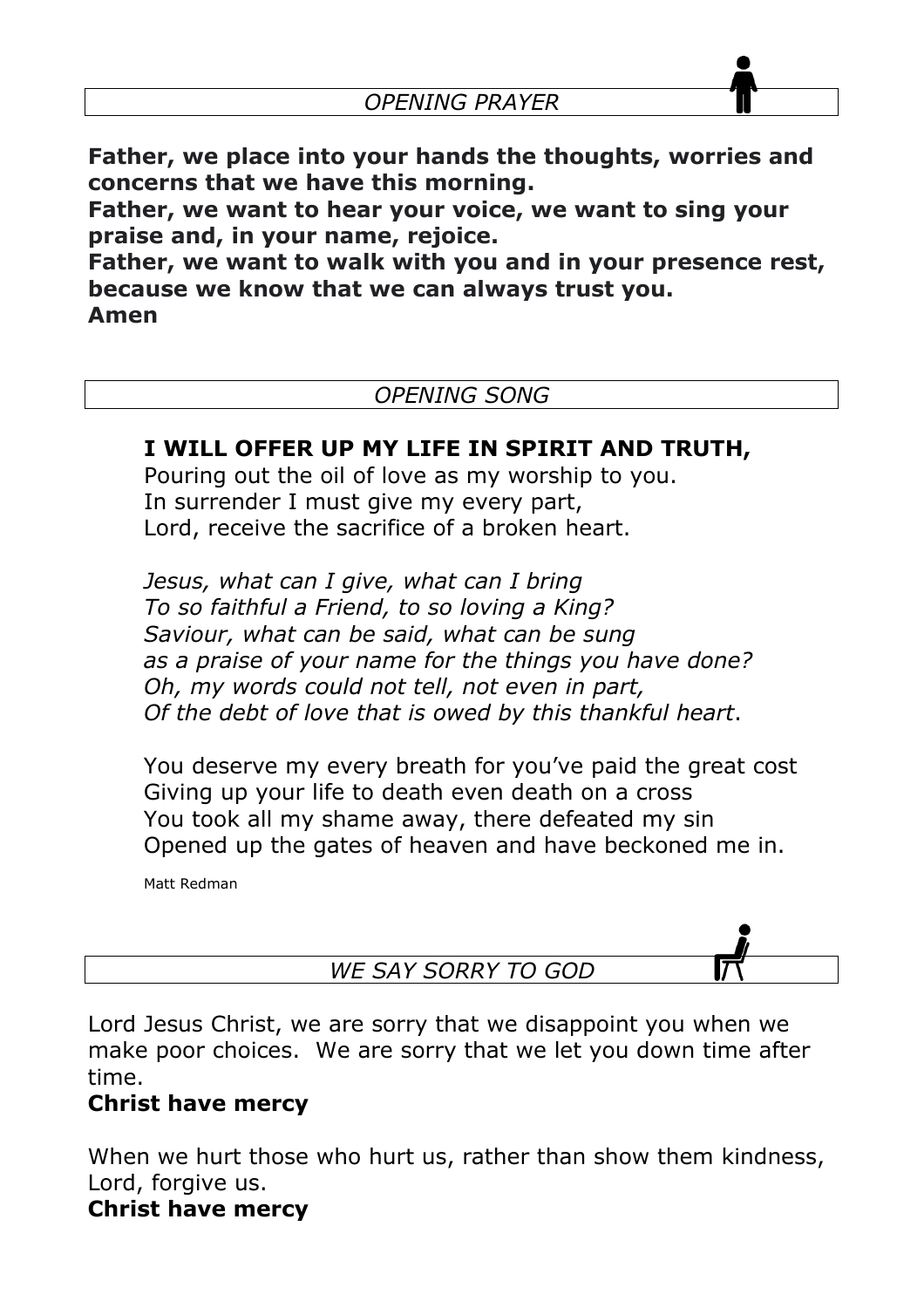When we deny that we know you for fear of how others might see us, Lord, forgive us.

# **Christ have mercy**

May God who is both power and love forgive us and free us from our sins, heal and strengthen us by his Spirit, and raise us to new life in Christ our Lord.

### **Amen**



**whose mercy never fails: deepen our faithfulness to you and to your living Word, Jesus Christ our Lord. Amen**

### *BIBLE READING*

# **Luke 9:51-end** (*The Message translation)*

**51-54** When it came close to the time for his Ascension, he gathered up his courage and steeled himself for the journey to Jerusalem. He sent messengers on ahead. They came to a Samaritan village to make arrangements for his hospitality. But when the Samaritans learned that his destination was Jerusalem, they refused hospitality. When the disciples James and John learned of it, they said, "Master, do you want us to call a bolt of lightning down out of the sky and incinerate them?"

**55-56** Jesus turned on them: "Of course not!" And they travelled on to another village.

**<sup>57</sup>** On the road someone asked if he could go along. "I'll go with you, wherever," he said.

**<sup>58</sup>** Jesus was curt: "Are you ready to rough it? We're not staying in the best inns, you know."

Jesus said to another, "Follow me."

**<sup>59</sup>** He said, "Certainly, but first excuse me for a couple of days, please. I have to make arrangements for my father's funeral."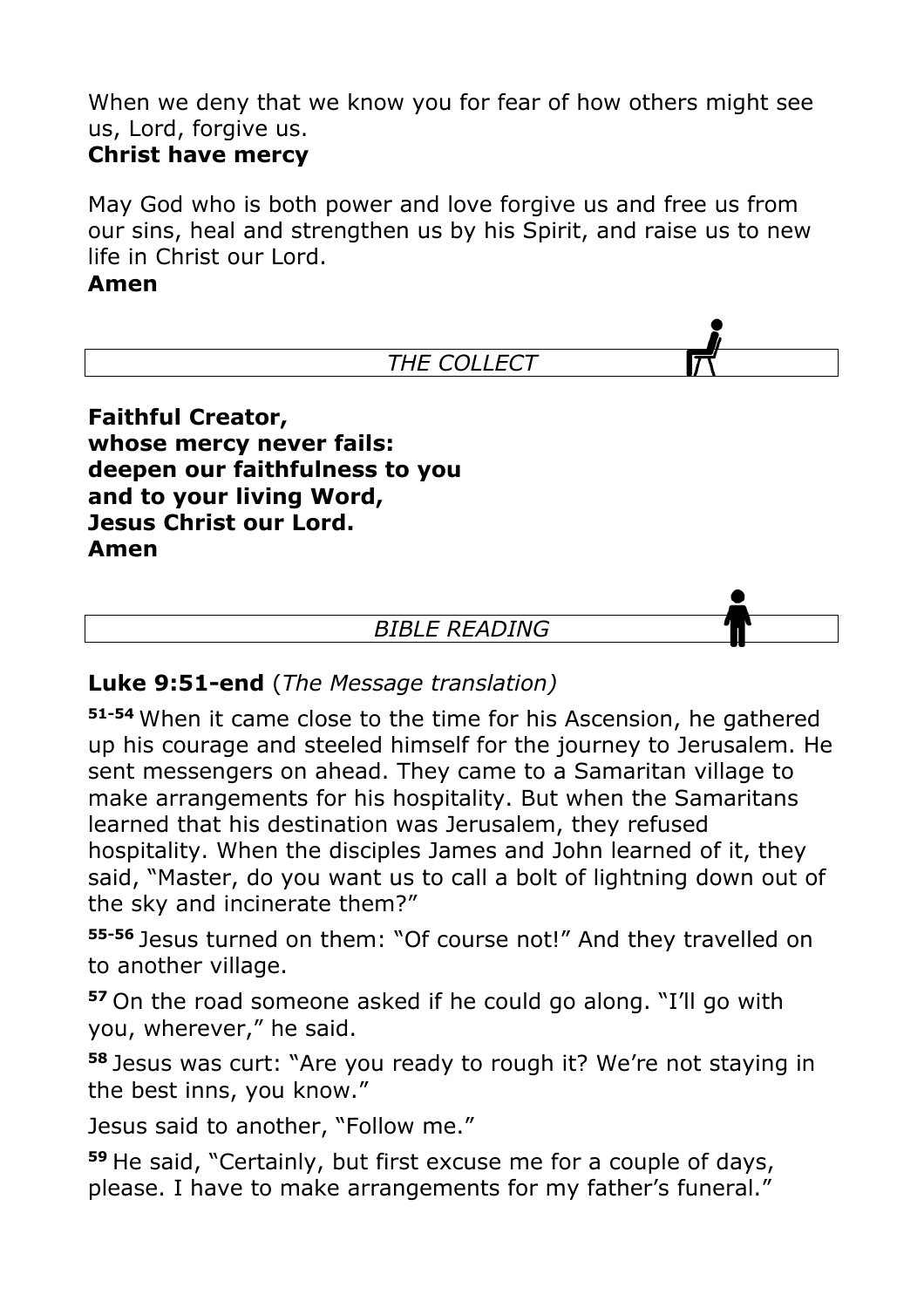**<sup>60</sup>** Jesus refused. "First things first. Your business is life, not death. And life is urgent: Announce God's kingdom!"

**<sup>61</sup>** Then another said, "I'm ready to follow you, Master, but first excuse me while I get things straightened out at home."

**<sup>62</sup>** Jesus said, "No procrastination. No backward looks. You can't put God's kingdom off till tomorrow. Seize the day."



Jesus said, 'Let the children come to me. Do not stop them'. We thank God for Harry who has come to be baptised today. Christ loves him and welcomes him into his Church.

So I ask you all: Will you support Harry as he begins his journey of faith? **We will.** 

Will you help him to live and grow within God's family? **We will.** 

God knows each of us by name and we are his. Parents and godparents, you speak for Harry today. Will you pray for him and help him to follow Christ? **We will.** 

We all wander far from God and lose our way: Christ comes to find us and welcomes us home. In baptism we respond to his call. Therefore I ask:

Do you turn away from sin? **I do.**

Do you reject evil? **I do.**

Do you turn to Christ as Saviour? **I do.**

Do you trust in him as Lord? **I do.**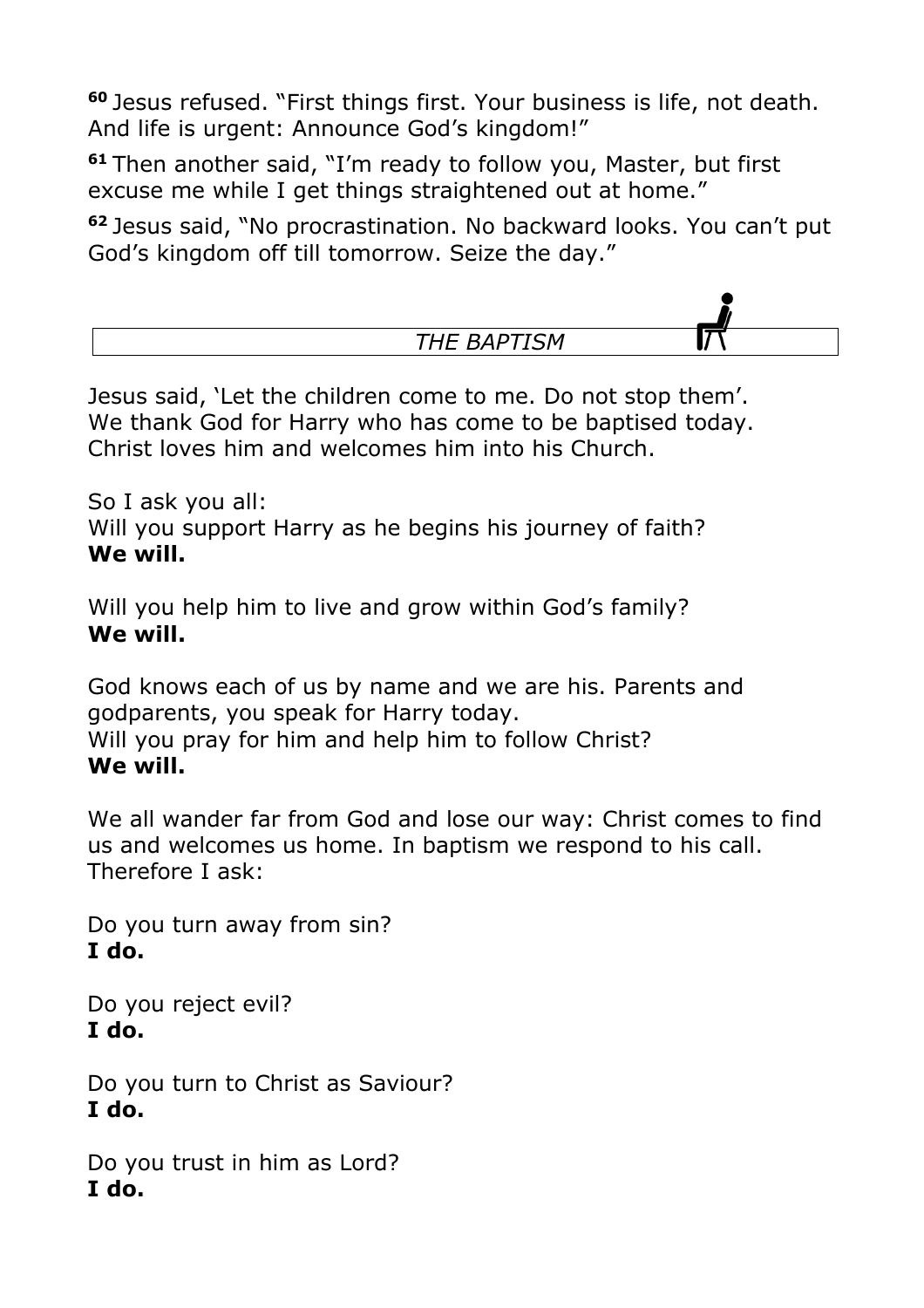*The minister turns to Harry's Supporting Friends:*

As Harry's Supporting Friends, will you offer your care and your love to him as he grows up, celebrating with him in times of joy, and supporting him through times of difficulty? **We will.**

*Signing With The Cross*

*The minister makes the sign of the cross on Harry's forehead, saying:*

Christ claims you for his own. Receive the sign of his cross. Do not be ashamed of Christ. You are his for ever.

# **Stand bravely with him against all the powers of evil, and remain faithful to Christ to the end of your life.**

May almighty God deliver you from the powers of darkness, and lead you in the light and obedience of Christ. **Amen.**

*Parents, Godparents, Supporting Friends and Harry move to the font.*

*The minister prays over the water*

Praise God who made heaven and earth, **who keeps his promise for ever.**

Let us give thanks to the Lord our God. **It is right to give thanks and praise.**

We praise you, loving Father, for the gift of your Son Jesus. He was baptised in the River Jordan, where your Spirit came upon him and revealed him as the Son you love. He sent his followers to baptise all who turn to him.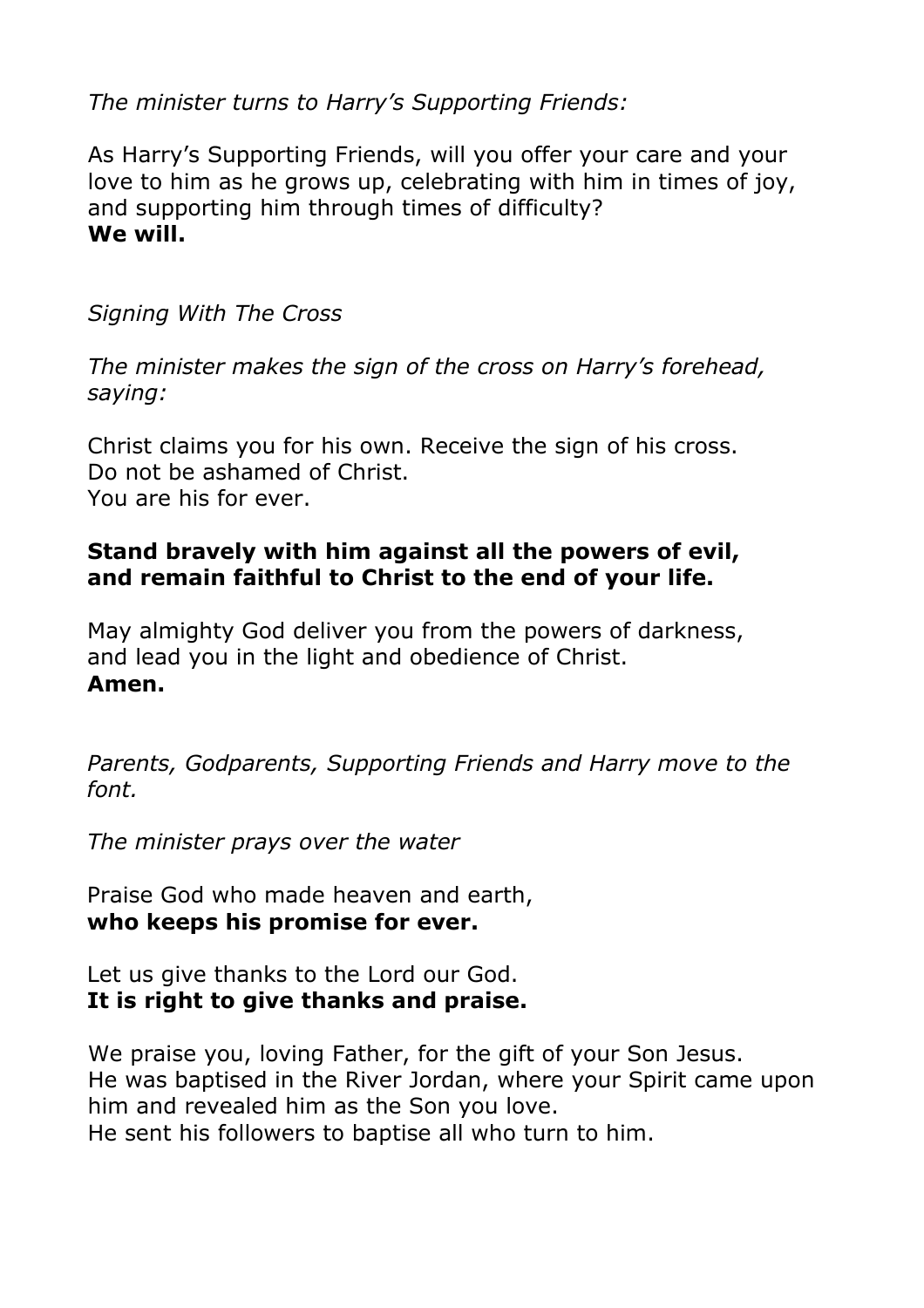Now, Father, we ask you to bless this water, that Harry who is baptised in it may be cleansed in the water of life, and, filled with your Spirit, may he know that he is loved as your child, safe in Christ for ever.

# **Amen.**

*The people affirm their Christian faith*

Let us affirm, together with this little one who is being baptised, our common faith in Jesus Christ. Do you believe and trust in God the Father, source of all being and life, the one for whom we exist? **I believe and trust in him.**

Do you believe and trust in God the Son, who took our human nature, died for us and rose again?

# **I believe and trust in him.**

Do you believe and trust in God the Holy Spirit, who gives life to the people of God and makes Christ known in the world?

# **I believe and trust in him.**

This is the faith of the Church. **This is our faith. We believe and trust in one God, Father, Son and Holy Spirit**.

*The Baptism*

Harry James Hamilton, I baptise you in the name of the Father, and of the Son, and of the Holy Spirit. **Amen.**

May God, who has received you by baptism into his Church, pour upon you the riches of his grace, that within the company of Christ's pilgrim people you may daily be renewed by his anointing Spirit, and come to the inheritance of the saints in glory. **Amen.**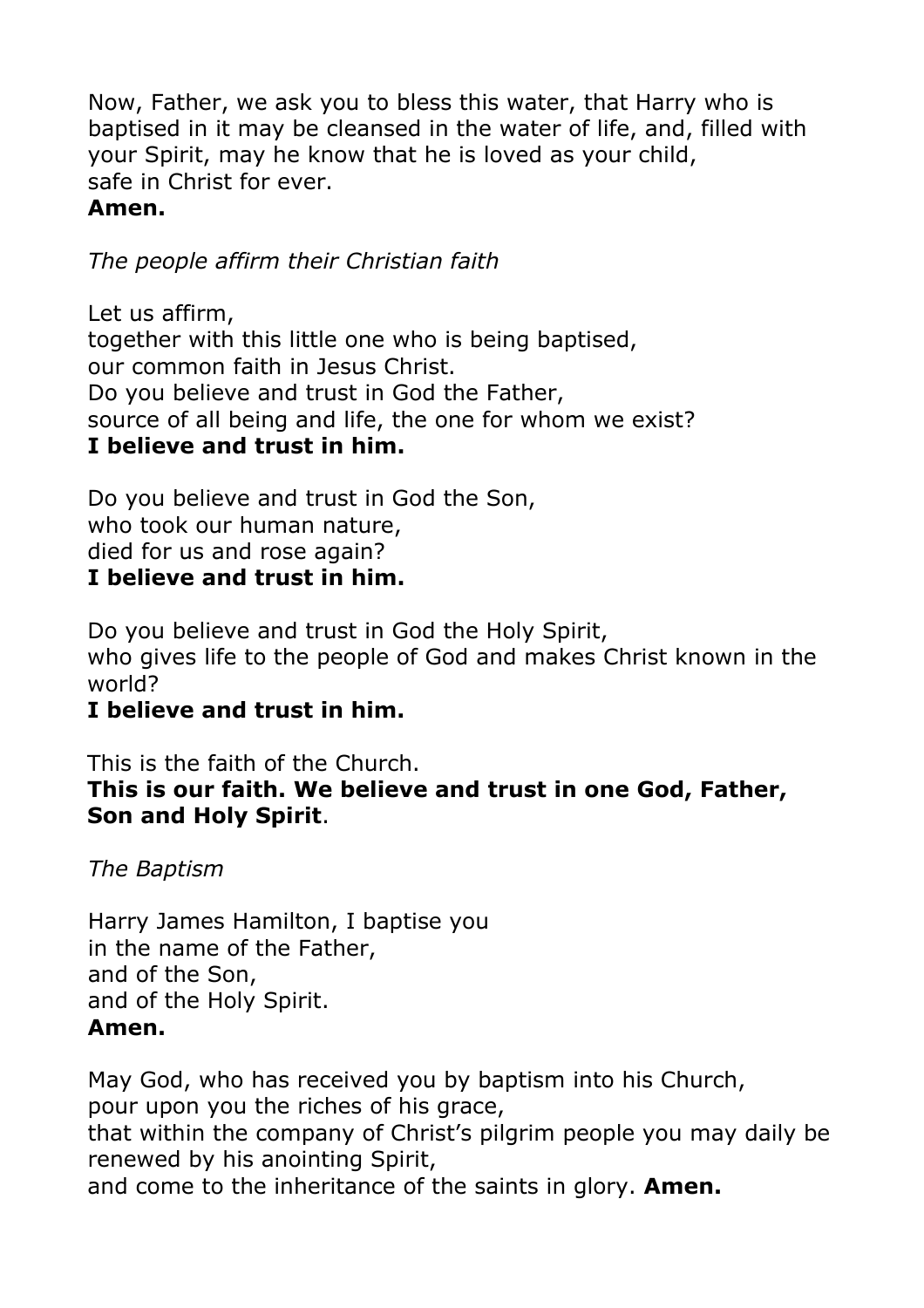Faithful and loving God, bless those who care for this child and grant them your gifts of love, wisdom and faith. Pour upon them your healing and reconciling love, and protect their home from all evil. Fill them with the light of your presence and establish them in the joy of your kingdom, through Jesus Christ our Lord. **Amen.**

God of grace and life, in your love you have given us a place among your people; keep us faithful to our baptism, and prepare us for that glorious day when the whole creation will be made perfect in your Son our Saviour Jesus Christ. **Amen.**

*Welcome to Harry*

*The minister says:*

There is one Lord, one faith, one baptism. Harry, by one Spirit we are all baptised into one body. **We welcome you into the fellowship of faith; we are children of the same heavenly Father; we welcome you.**

The God of all grace, who called you to his eternal glory in Christ Jesus, establish, strengthen and settle you in the faith; and the blessing of God almighty, the Father, the Son, and the Holy Spirit, be among you and remain with you always. **Amen.**

*Parents, Godparents, Supporting Friends and Harry return to their places.*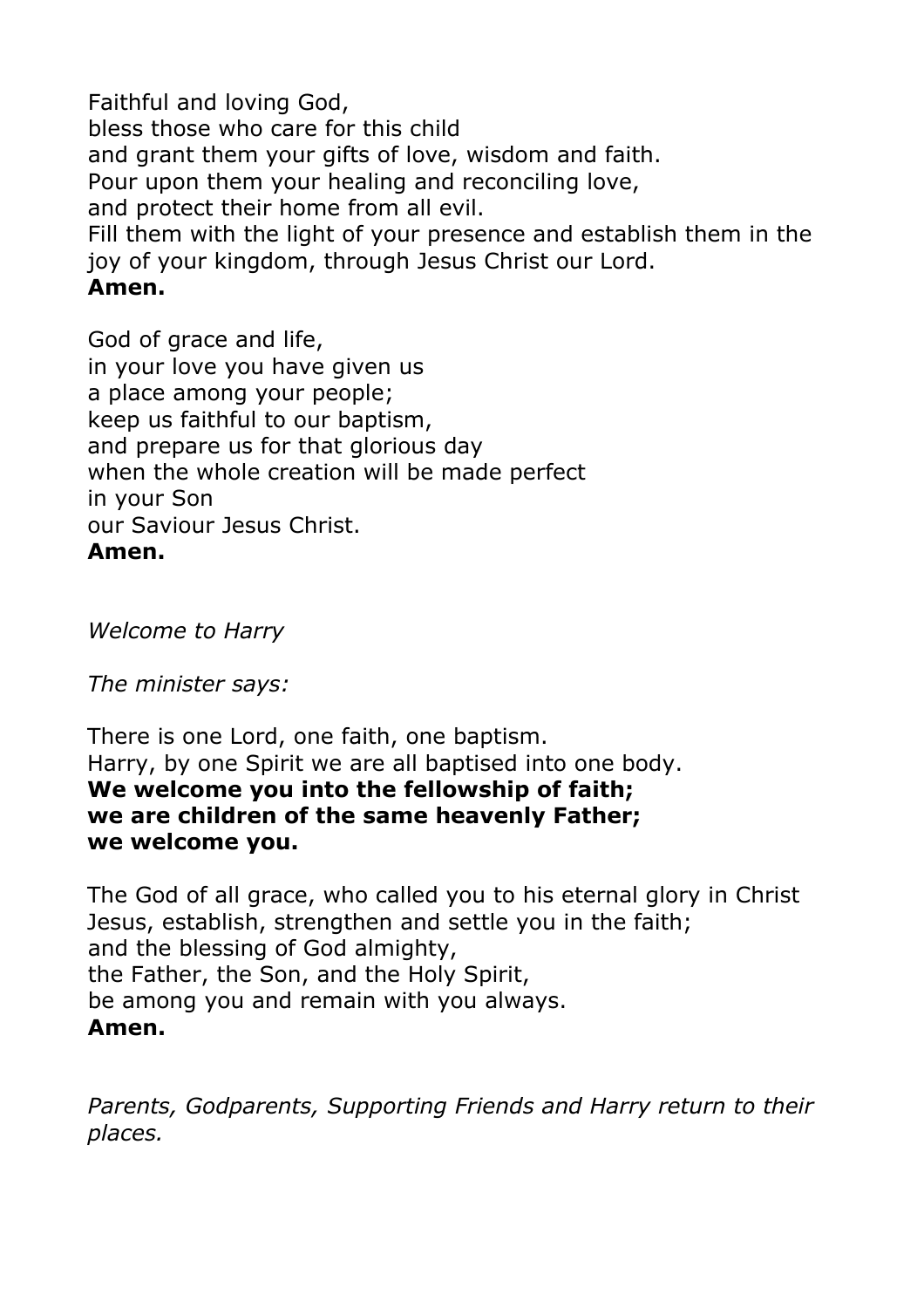# **THIS LITTLE LIGHT OF MINE, I'm gonna let it shine**

This little light of mine, I'm gonna let it shine This little light of mine, I'm gonna let it shine Let it shine, let it shine, let it shine

Everywhere I go, I'm gonna let it shine Everywhere I go, I'm gonna let it shine Everywhere I go, I'm gonna let it shine Let it shine, let it shine, let it shine

Jesus gave it to me, I'm gonna let it shine Jesus gave it to me, I'm gonna let it shine Jesus gave it to me, I'm gonna let it shine Let it shine, let it shine, let it shine. Harry Dixon Loes

*GIVING OF A CANDLE*

God has delivered us from the dominion of darkness and has given us a place with the saints in light. Harry, you have received the light of Christ; walk in this light all the days of your life.

### **Shine as a light in the world to the glory of God the Father.**

*SONG repeated*

# **THIS LITTLE LIGHT OF MINE, I'm gonna let it shine**

This little light of mine, I'm gonna let it shine This little light of mine, I'm gonna let it shine Let it shine, let it shine, let it shine

Everywhere I go, I'm gonna let it shine Everywhere I go, I'm gonna let it shine Everywhere I go, I'm gonna let it shine Let it shine, let it shine, let it shine

Jesus gave it to me, I'm gonna let it shine Jesus gave it to me, I'm gonna let it shine Jesus gave it to me, I'm gonna let it shine Let it shine, let it shine, let it shine.

Harry Dixon Loes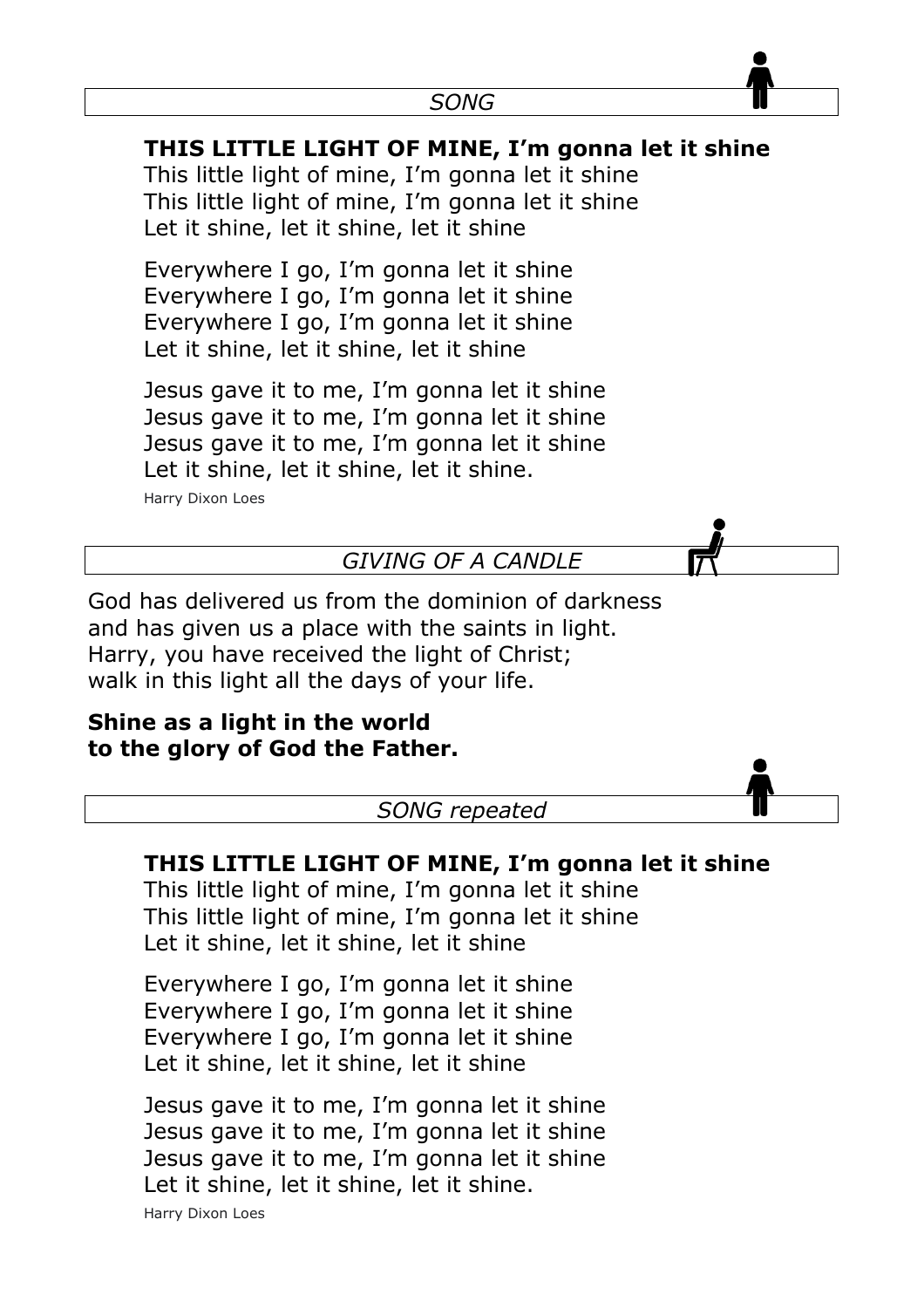#### *ACTIVITY - Excuses*

#### *TALK by Katheryn Hewitt*

#### *SONG*

#### **WILL YOU COME AND FOLLOW ME**

if I but call your name? Will you go where you don't know and never be the same? Will you let my love be shown, will you let my name be known, will you let my life be grown in you and you in me?

Will you leave yourself behind if I but call your name? Will you care for cruel and kind and never be the same? Will you risk the hostile stare should your life attract or scare, will you let me answer prayer in you and you in me?

Will you let the blinded see if I but call your name? Will you set the prisoners free and never be the same? Will you kiss the leper clean and do such as this unseen, and admit to what I mean in you and you in me?

Will you love the 'you' you hide if I but call your name? Will you quell the fear inside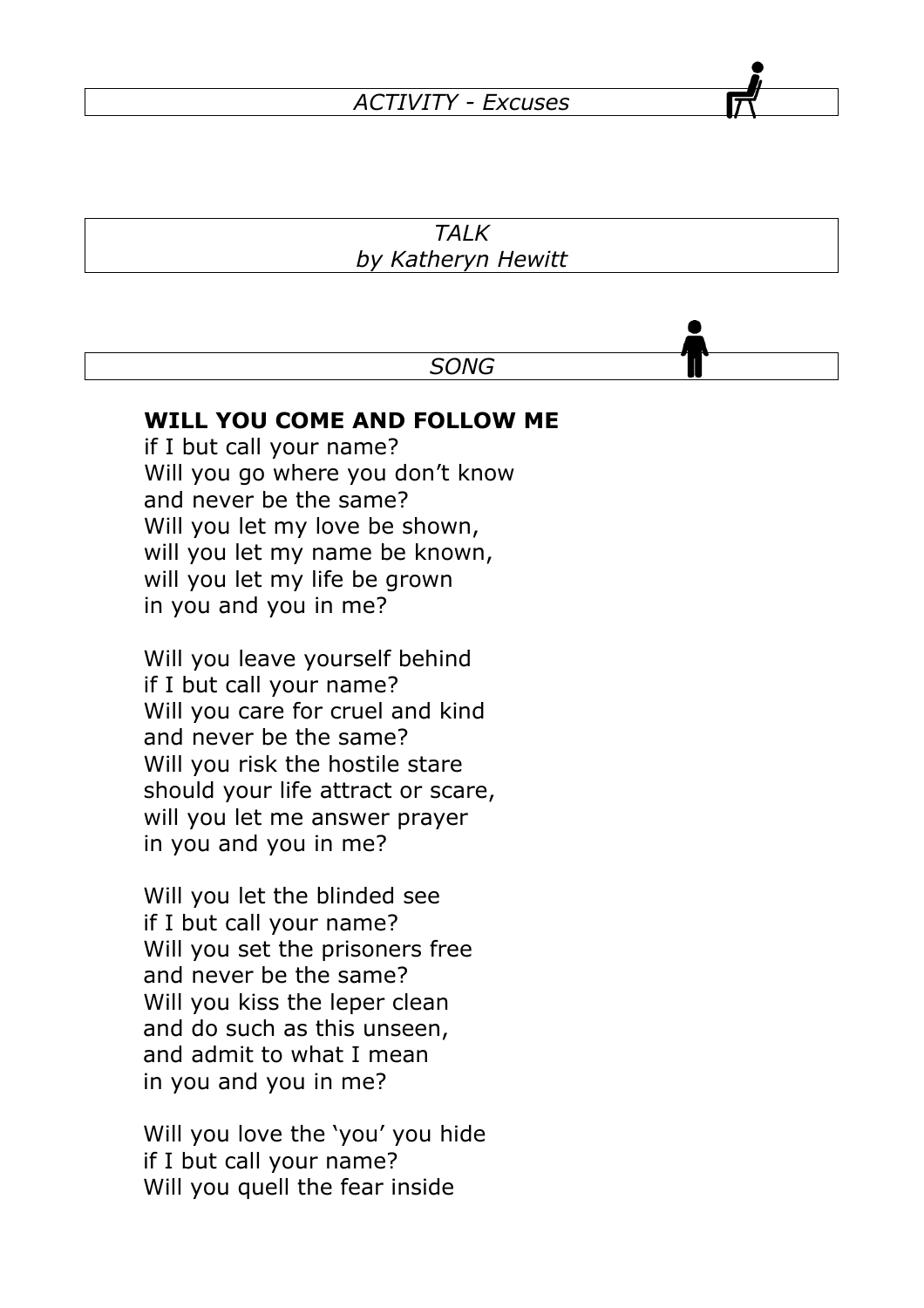and never be the same? *cont.]* Will you use the faith you've found to reshape the world around, through my sight and touch and sound in you and you in me?

Lord, your summons echoes true when you but call my name. Let me turn and follow you and never be the same. In your company I'll go where your love and footsteps show. Thus I'll move and live and grow in you and you in me.

John I. Bell (b.1949) and Graham Maule (b.1958)

*PRAYERS including The Lord's Prayer*

*As Jesus taught us, so we pray*

**Our Father in heaven, hallowed be your name, your kingdom come, your will be done, on earth as in heaven. Give us today our daily bread. Forgive us our sins, as we forgive those who sin against us. Lead us not into temptation but deliver us from evil. For the kingdom, the power, and the glory are yours, now and for ever. Amen.**

*SONG*

#### **COLOURS OF DAY DAWN INTO THE MIND,**

The sun has come up, the night is behind. Go down in the city, into the street, And let's give the message to the people we meet.

> *So light up the fire and let the flame burn, Open the door, let Jesus return.*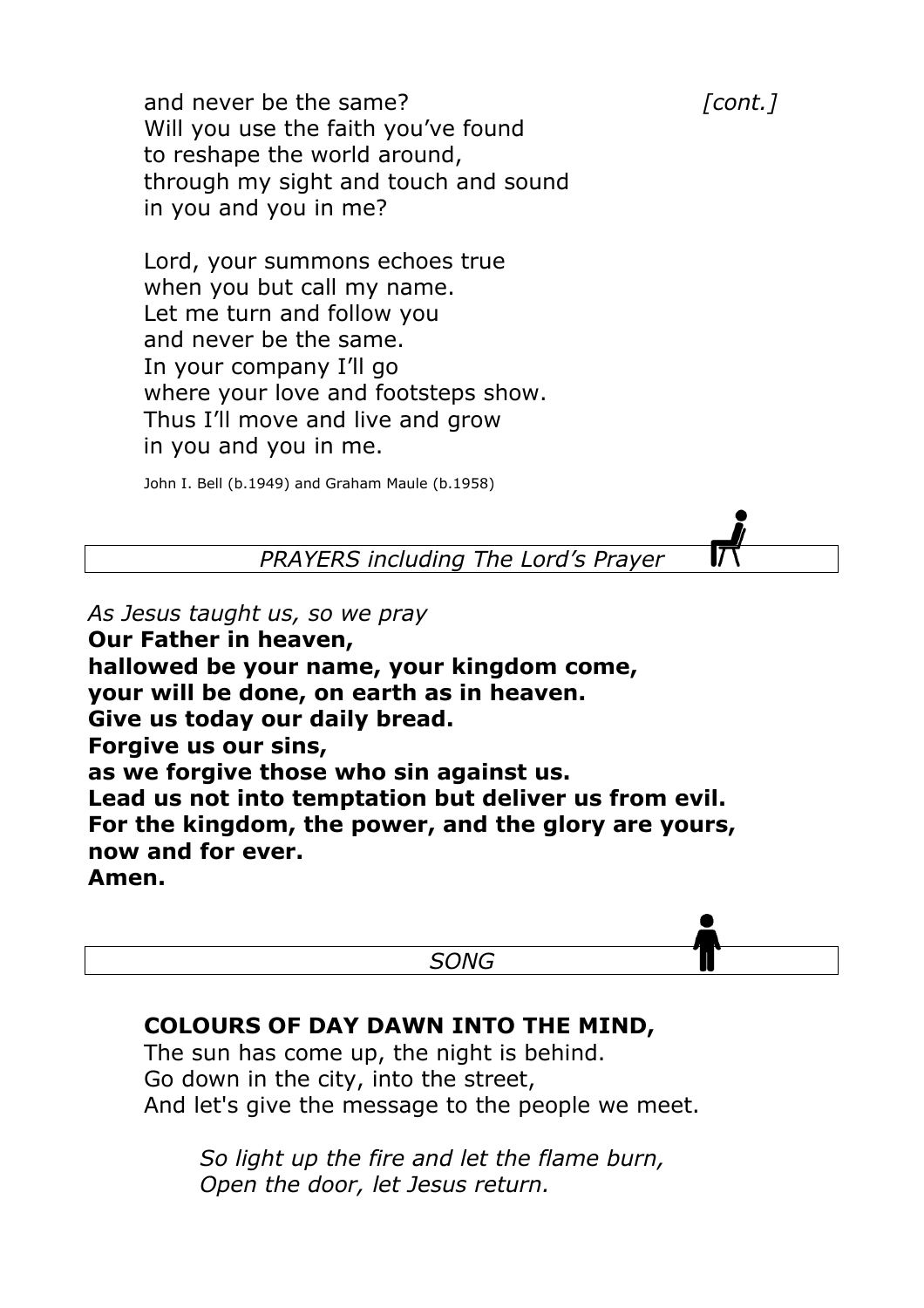*Take seeds of His Spirit, let the fruit grow, Tell the people of Jesus, let His love show. [cont.]* Go through the park, on into the town; The sun still shines on, it never goes down. The light of the world is risen again; The people of darkness are needing a friend.

#### *Refrain*

Open your eyes, look into the sky, The darkness has come, the Son came to die. The evening draws on, the sun disappears, But Jesus is living, His Spirit is near.

#### *Refrain*

Sue Mcclellan, John Paculabo, Keith Rycroft

# *WE SHARE THE PEACE*

Peace to you from God, our heavenly Father; Peace from his Son, Jesus Christ who is our peace; Peace from the Holy Spirit, the life giver.

The peace of the triune God, Father, Son and Holy Spirit, be always with you.

### **And also with you.**

*We will continue our worship after we have taken some refreshments in St Catherine's Aisle.*

*Coffee & Refreshments, all welcome*

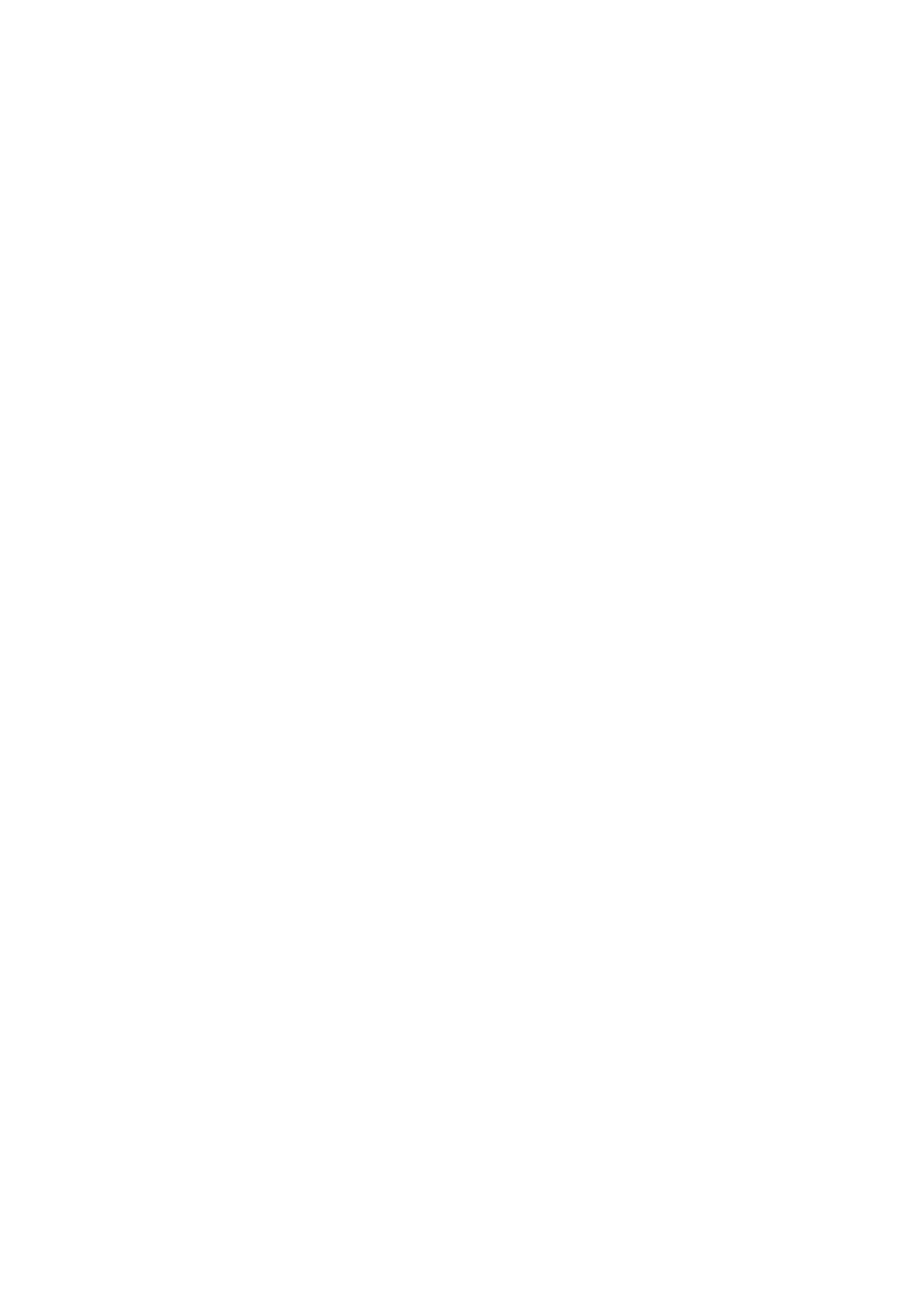*THE COMMUNION*

The table of bread and wine is now to be made ready. It is the table of company with Jesus And with all those who love him.

It is the table of sharing with the poor of the world, with whom Jesus identified himself.

It is the table of communion with the earth in which Christ became incarnate.

So, come to this table, you who have much faith And you who would like to have more; You who have been to this sacrament often, And you who have not been for a long time; You who have tried to follow Jesus, and you who have failed. Come. It is Christ himself who invites us to meet him here now.

Blessed are you, O God **For you have brought forth bread from the earth.**

Blessed are you, O God, **For you have created the fruit of the vine.** 

In the beginning you watered the earth, That all might have food and drink.

*You gave to your servant Sarah bread to strengthen her family on their journey, and wine to make them glad.*

You called Moses and his people out of bondage And refreshed them with food in the wilderness.

*You gave Mary and Joseph their daily bread to share.* 

# **And here at your table You offer us bread and wine for the journey To nourish us as sons and daughters.**

And so with all our sisters and brothers, Before us and beside us, near and far, We join in the song of your unending greatness: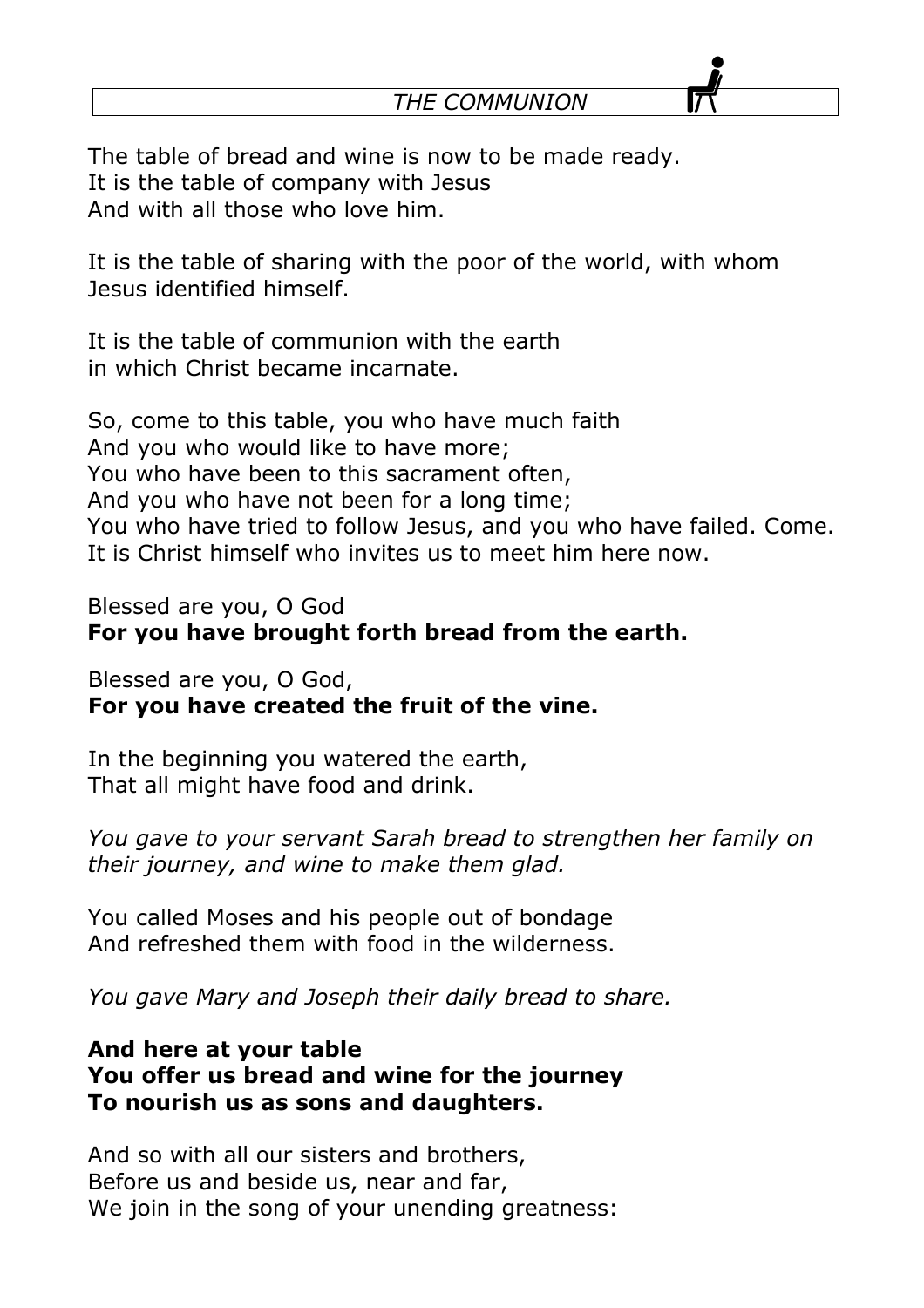# **Holy, holy holy, God of power and might, Heaven and earth are full of your glory Glory be to you, O God most high.**

Among friends, gathered round a table Jesus took bread, and, having blessed it, He broke the bread and gave it to his disciples saying, Take, eat, this is my body which is given for you.

In the same way after supper, he took the cup of wine And gave you thanks. He gave it to them saying, Drink this, all of you. This is my blood of the new covenant, Which is shed for you and for many, for the forgiveness of sins. Do this as often as you drink it in remembrance of me. So, now, following Jesus' example,

We take this bread and this wine;

the ordinary things of the world through which God will bless us.

And as Jesus offered thanks for the gifts of the earth, let us also celebrate God's goodness.

Lord Jesus Christ, present with us now, As we do in this place what you did in an upstairs room, Breathe your Spirit upon us and upon this bread and this wine, That they may be heaven's food for us.

Renewing, sustaining and making us whole, That we may be your body on earth, Loving and caring in the world.

*Look, the bread of heaven is broken for the life of the world. Here is Christ, coming to us in bread and wine* **The gifts of God for the people of God.**

*The Holy Communion is distributed.*

*Everyone is invited. All who receive Holy Communion in their own churches are welcome. The stewards will guide you.*

*If you would prefer to partake in just one form - a wafer - please indicate by saying* "*one" to the Priest. When receiving communion, it is customary to say* '*Amen* '*as you receive the elements.*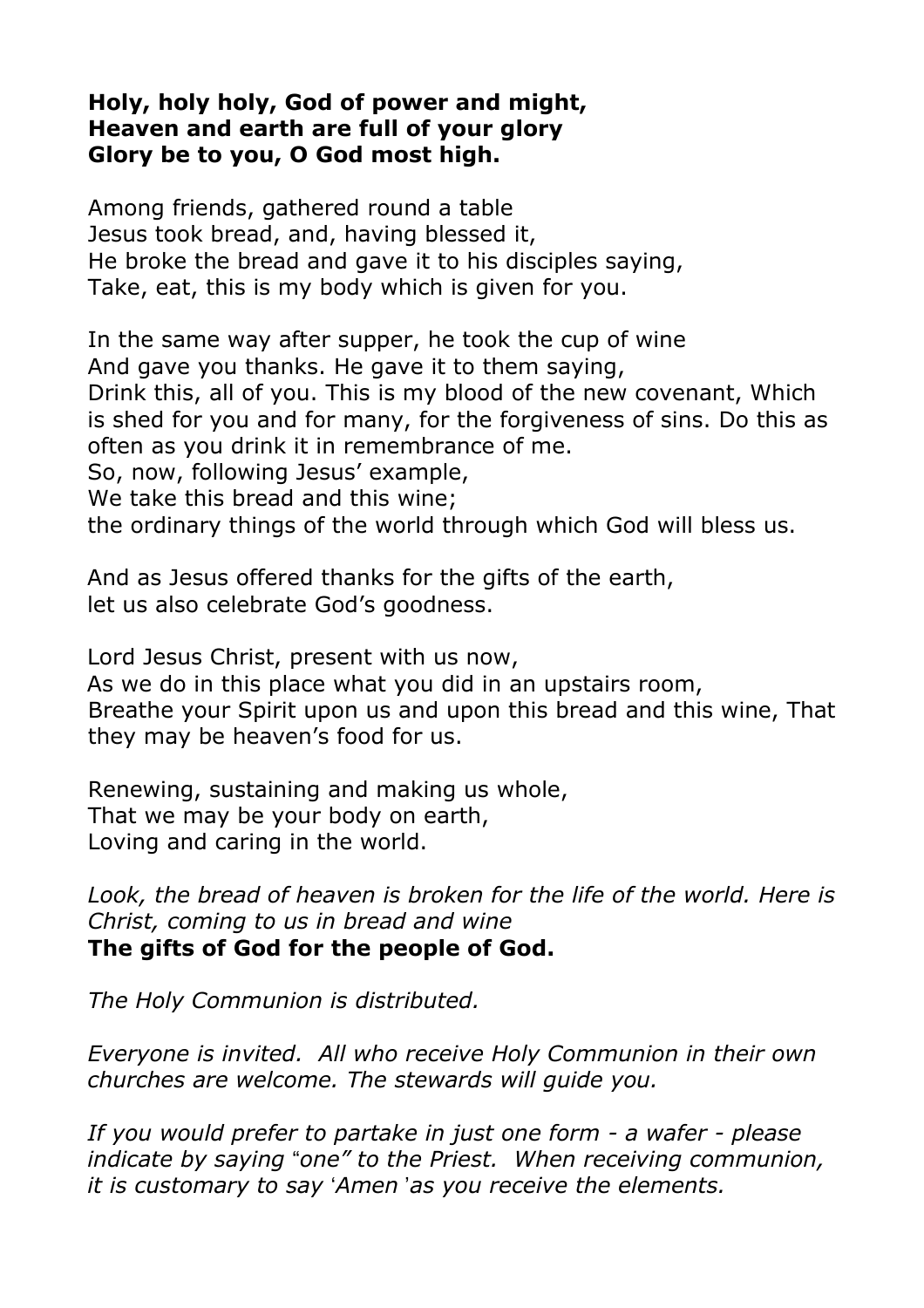*Prayer after Communion*

**Loving Father, we thank you for feeding us at the supper of your Son: sustain us with your Spirit, that we may serve you here on earth until our joy is complete in heaven, and we share in the eternal banquet with Jesus Christ our Lord. Amen**

*Notices and announcements*

*The Blessing*

God the Holy Trinity make you strong in faith and love, defend you on every side, and guide you in truth and peace; and the blessing of God Almighty, the Father, the Son and the Holy Spirit be among you and remain with you always. **Amen**

Go in peace to love and serve God. **In the name of Christ. Amen.**

So in peace to<br>love and  $\stackrel{\text{def}}{=}$ <br>serve the Lord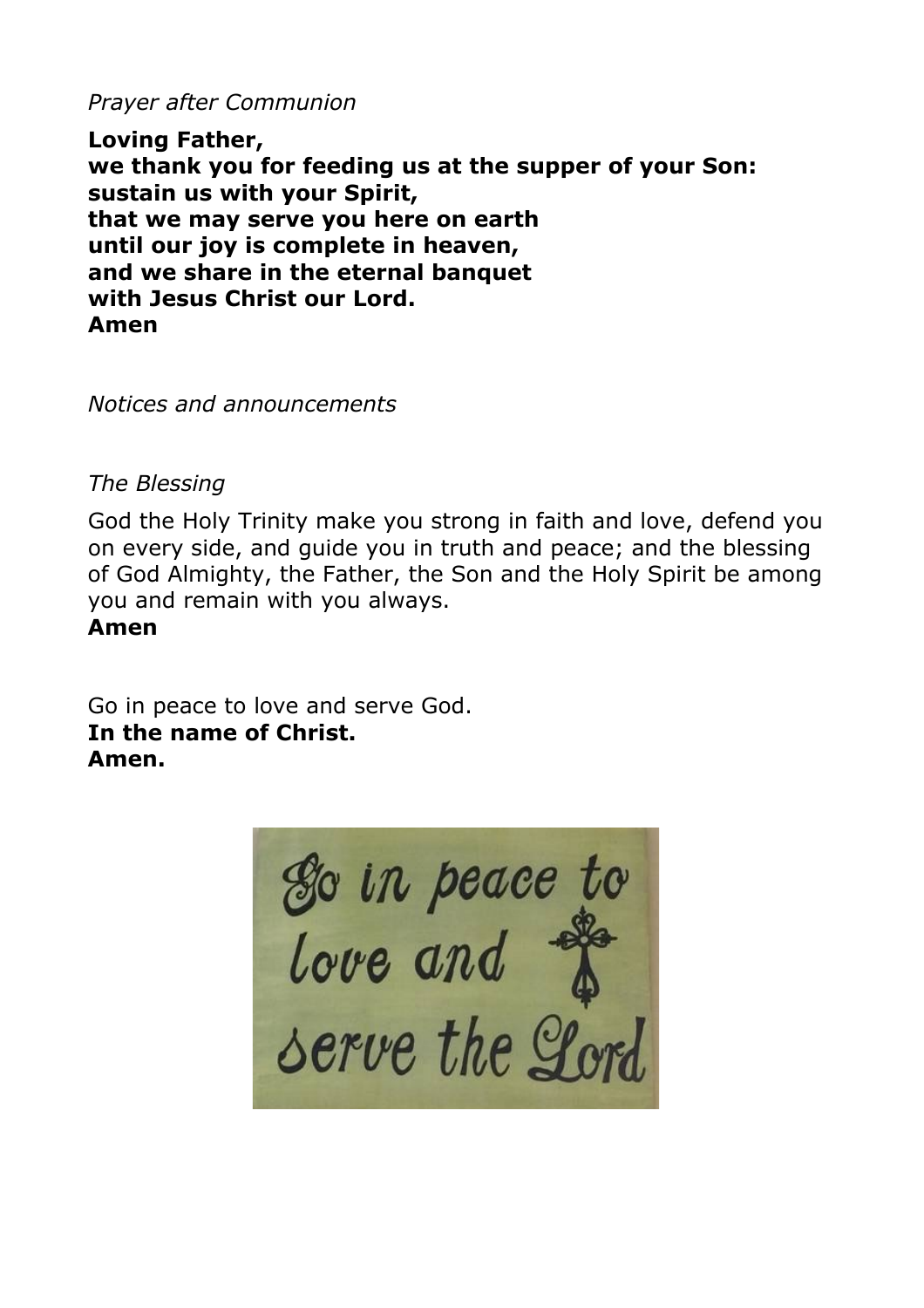# **NOTICES for SUNDAY 26th June**

# **Sunday 26 June** – **Messy Church 3.30pm – 5pm**

This afternoon, Messy Church will mee in the church for

children & their parents/carers. We will be hearing about Pentecost and have lots of crafts and activities for the children to enjoy, as well as refreshments.

**Friday 1 July – Craft Group, 2pm - 4pm** (first Friday of month) In the Small Hall. Do come along with your knitting, stitching or crochet and join our friendly group of crafters, or just join us for a chat and a cuppa. *Any questions call Sue Chillman 8657 7397.*

# **Saturday 2 July – Gruffy Fair, 12.30pm – 5pm**

*Judith Robinson is heading up the organization of the All Saints tent at the Gruffy Fair this coming Saturday. She would be very grateful for extra pairs of hands to set up, welcome people, help with crafts etc, and clear away at the end. If you can spare an hour, that would be great. Please let Judith know if you can help. [judithofsanderstead@gmail.com](mailto:judithofsanderstead@gmail.com) / 8657 4679.* 

# **Sunday 3 July – Parish Eucharist with choir & JIGSAW** (Sunday

school) **9.30am** Trinity 3 *Theme: Naaman*

# **Sunday <sup>10</sup> July – Family Worship, Communion & Baptism 9.30am** Trinity 4

*Theme: Good Samaritan*

# **FREE TRAINING courses offered by Croydon Council…**

**MENTAL HEALTH FIRST AID Course** (for adult and youth) lasts 4 half days and can be done in-person or on-line. Further information on Eventbrite:

[https://www.eventbrite.com/e/croydon-community-mental-health-first-aid-training](https://www.eventbrite.com/e/croydon-community-mental-health-first-aid-training-tickets-347069643647)[tickets-347069643647](https://www.eventbrite.com/e/croydon-community-mental-health-first-aid-training-tickets-347069643647) 

**TRAUMA INFORMED TRAINING Course** lasts 3 half days and is offered on-line. Further information on [https://www.j3msconsulting.co.uk/trauma-informed-croydon](https://www.j3msconsulting.co.uk/trauma-informed-croydon-training)[training.](https://www.j3msconsulting.co.uk/trauma-informed-croydon-training) *If you would like more to know more about either of these courses, please contact Elaine Leck (email: elaine.leck@hotmail.com).*